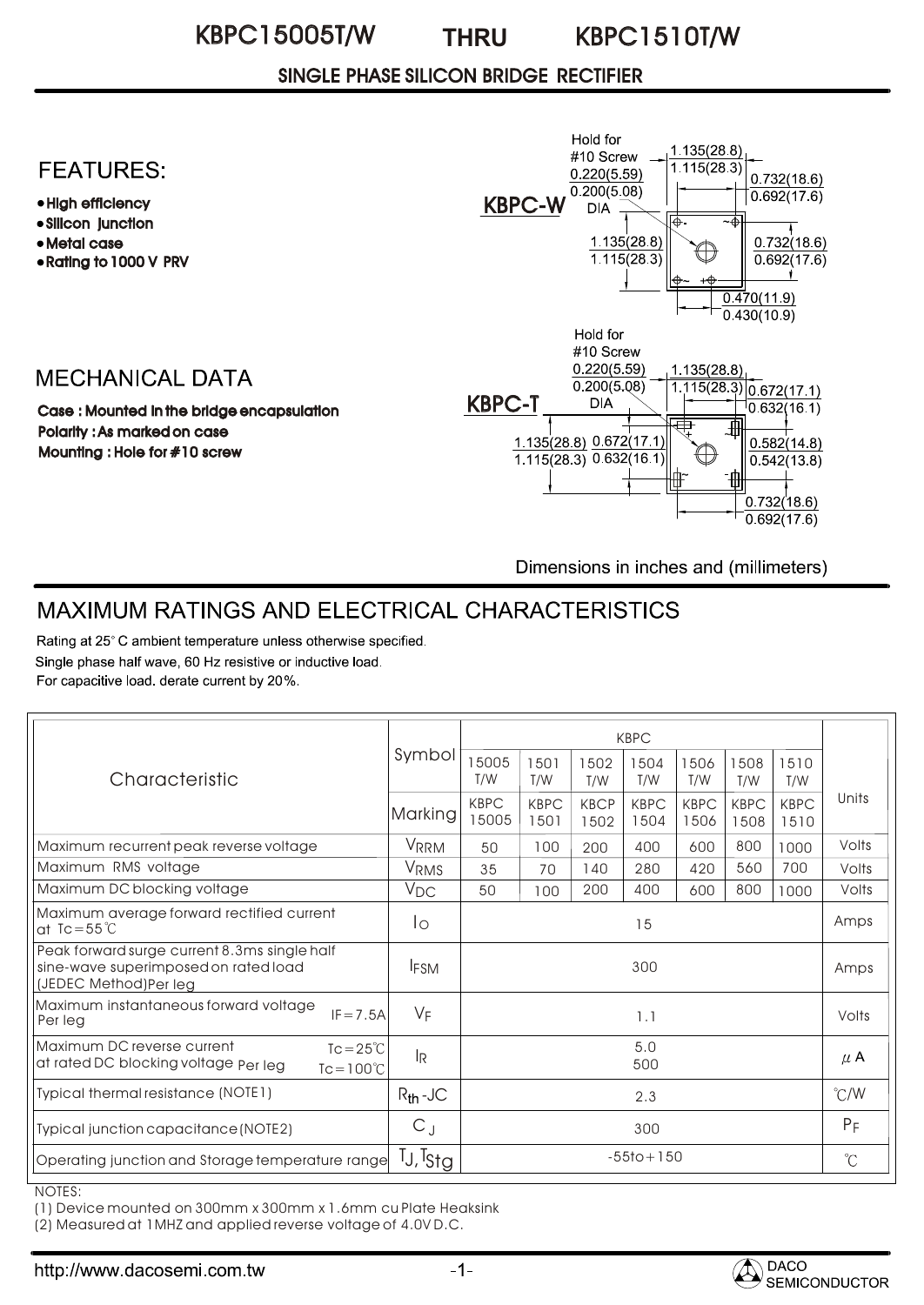## RATINGS AND CHARACTERISTIC CURVES KBPC15005T/W THRU KBPC1510T/W













REVERSE LEAKAGE CURRENT, (//A)